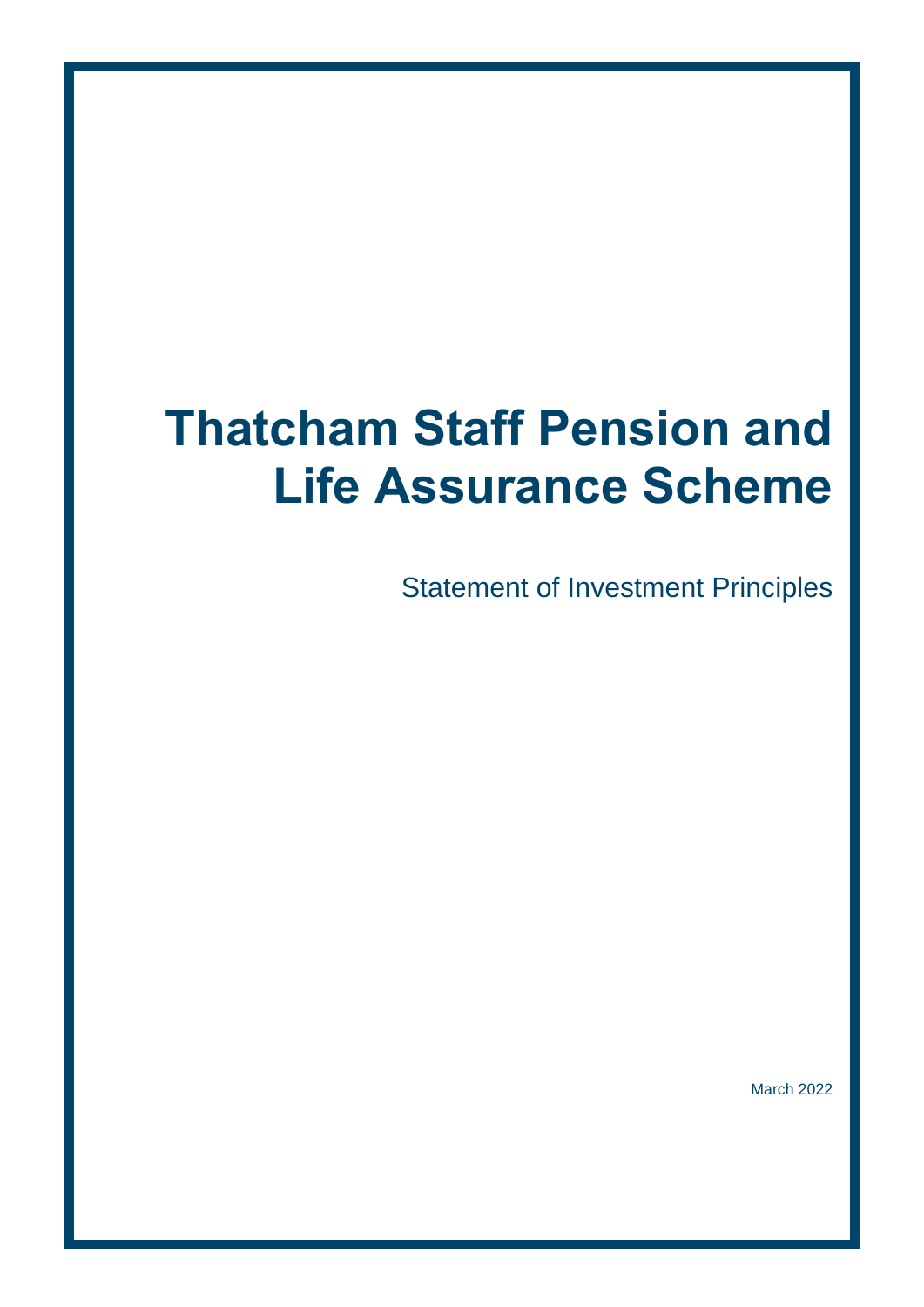# **1 Introduction**

- $1.1$ This is the Statement of Investment Principles prepared by the Trustee of the Thatcham Staff Pension and Life Assurance Scheme (the Scheme). This statement sets down the principles governing decisions about investments for the Scheme to meet the requirements of:
	- the Pensions Act 1995, as amended by the Pensions Act 2004;
	- the Occupational Pension Schemes (Investment) Regulations 2005 as amended by the Occupational Pension Schemes (Investment) (Amendment) Regulations 2010;
	- the Occupational Pension Schemes (Investment and Disclosure) (Amendment and Modification) Regulations 2018; and
	- the Occupational Pension Schemes (Investment and Disclosure) (Amendment) Regulations 2019.
- $1.2<sub>2</sub>$ In preparing this statement the Trustee has consulted with Thatcham Research, the Principal Employer, and obtained advice from Barnett Waddingham LLP, the Trustee's investment consultants. Barnett Waddingham is authorised and regulated by the Financial Conduct Authority.
- $1.3$ The Scheme is a final salary (defined benefit) scheme.
- This statement has been prepared with regard to the 2001 Myners review of institutional investment  $1.4$ (including subsequent updates), and Scheme Funding legislation.
- $1.5$ The Trustee will review this statement at least every three years or if there is a significant change in the policy on any of the areas covered by the statement.
- $1.6$ The investment powers of the Trustee are set out in the Definitive Trust Deed & Rules, dated 22 May 2006. This statement is consistent with those powers.

### **2 Choosing Investments**

- $2.1$ The Trustee's policy is to set the overall investment target and then monitor the performance of its managers against that target. In doing so, the Trustee considers the advice of its professional advisers, who they consider to be suitably qualified and experienced for this role.
- $22$ The day-to-day management of the Scheme's assets is delegated to one or more investment managers. The Scheme's investment managers are detailed in the Appendix to this Statement. The investment managers are authorised by either the Financial Conduct Authority or the Prudential Regulation Authority and regulated by the Financial Conduct Authority. The investment managers are responsible for stock selection and the exercise of voting rights.
- $2.3$ The Trustee reviews the appropriateness of the Scheme's investment strategy on an ongoing basis. This review includes consideration of the continued competence of the investment managers with respect to performance within any guidelines set. The Trustee will also consult the Employer before amending the investment strategy.

# **3 Investment Objectives**

- $3.1$ The Trustee's main investment objectives are:
	- to ensure that they can meet the members' entitlements under the Trust Deed and Rules as they fall due;
	- to reduce the risk of the assets failing to meet the liabilities over the long term;
	- to minimise the long-term costs of the Scheme by maximising the return on the assets whilst having regard to the above objectives.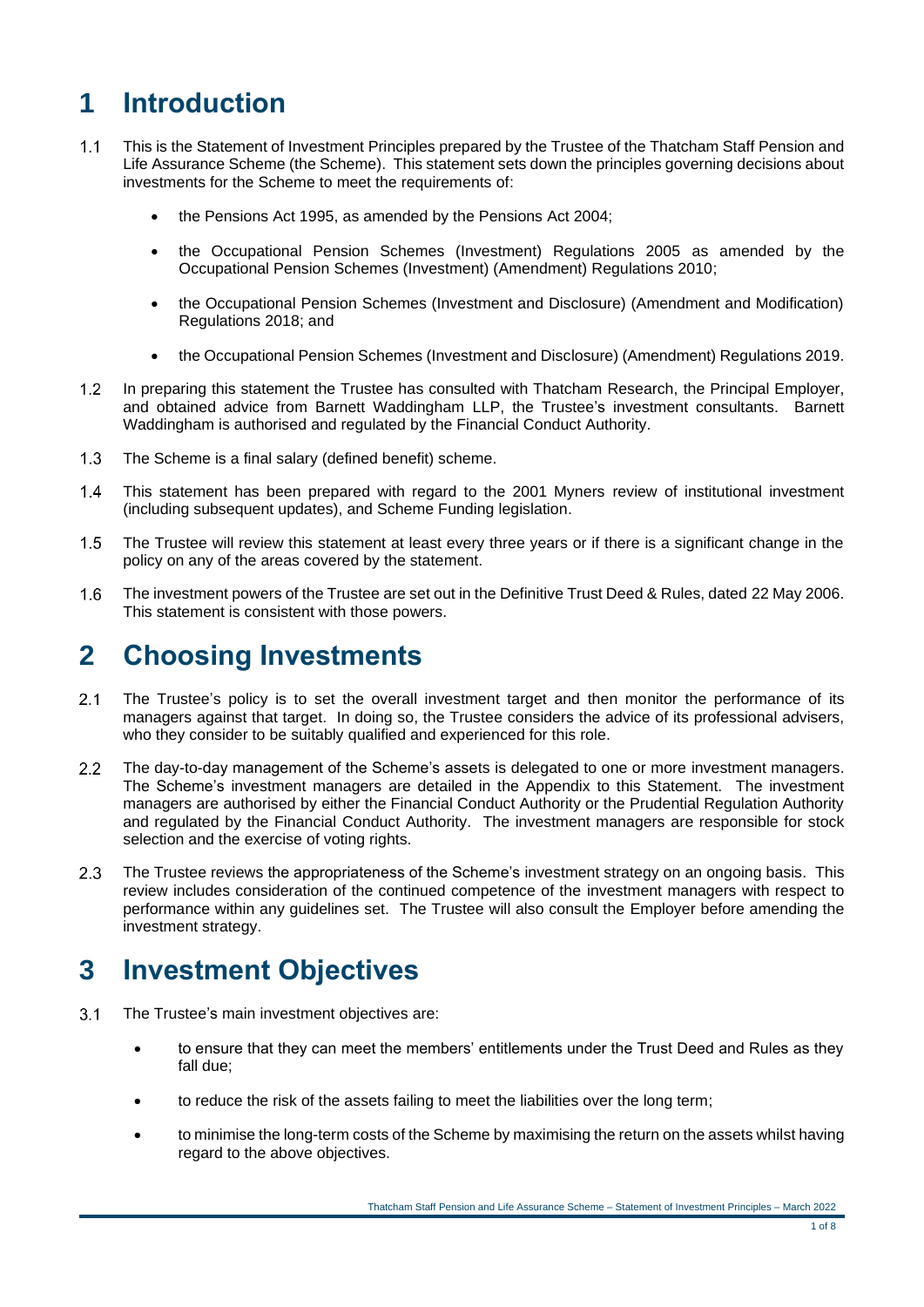$3.2$ The Trustee is aware of the relationship that exists between the particular investment portfolio that is held and the level of funding of the Scheme's liabilities at any time. The Trustee has obtained exposure to investments that they expect will meet the Scheme's objectives as best as possible.

# **4 Kinds of investments to be held**

- $41$ The Scheme can invest in a wide range of asset classes including:
	- Equities;
	- Bonds;
	- Cash;
	- Target Return Funds;
	- Property;
	- Alternatives, including private equity, commodities, hedge funds, infrastructure, currency, high yield debt and derivatives;
	- Annuity policies.
- 42 The Trustee monitors from time-to-time the employer-related investment content of their portfolio as a whole and will take steps to alter this should they discover this to be more than 5% of the portfolio. Typically this check is carried out annually by the Scheme's auditors.

### **5 The balance between different kinds of investments**

- $5.1$ The Scheme invests in assets that are expected to achieve the Scheme's objectives. The allocation between different asset classes is contained within the Appendix to this Statement.
- $5.2$ The Trustee considers the merits of both active and passive management for the various elements of the portfolio and may select different approaches for different asset classes. The current arrangements are set out in the Appendix to this Statement.
- $5.3$ From time to time the Scheme may hold cash and therefore deviate from its strategic or tactical asset allocation in order to accommodate for any short term cashflows requirements or any other unexpected items.
- The Trustee is aware that the appropriate balance between different kinds of investments will vary over  $5.4$ time and therefore the Scheme's asset allocation will be expected to change as the Scheme's liability profile matures.

# **6 Risks**

- $6.1$ The Trustee has considered the following risks for the Scheme with regard to its investment policy and the Scheme's liabilities, and considered ways of managing/monitoring these risks:
- **Risk versus the liabilities** The Trustee will monitor and review the investment strategy with  $6.2$ respect to the liabilities following each actuarial valuation. The investment strategy will be set with consideration of the appropriate level of risk required for the funding strategy as set out in the Scheme's Statement of Funding Principles.
- $6.3$ **Asset Allocation risk** The asset allocation is detailed in the Appendix to this Statement and is monitored on a regular basis by the Trustee.
- **Investment manager risk** The Trustee monitors each of the Scheme's investment managers' 6.4 performance on a regular basis in addition to having meetings with each manager from time to time as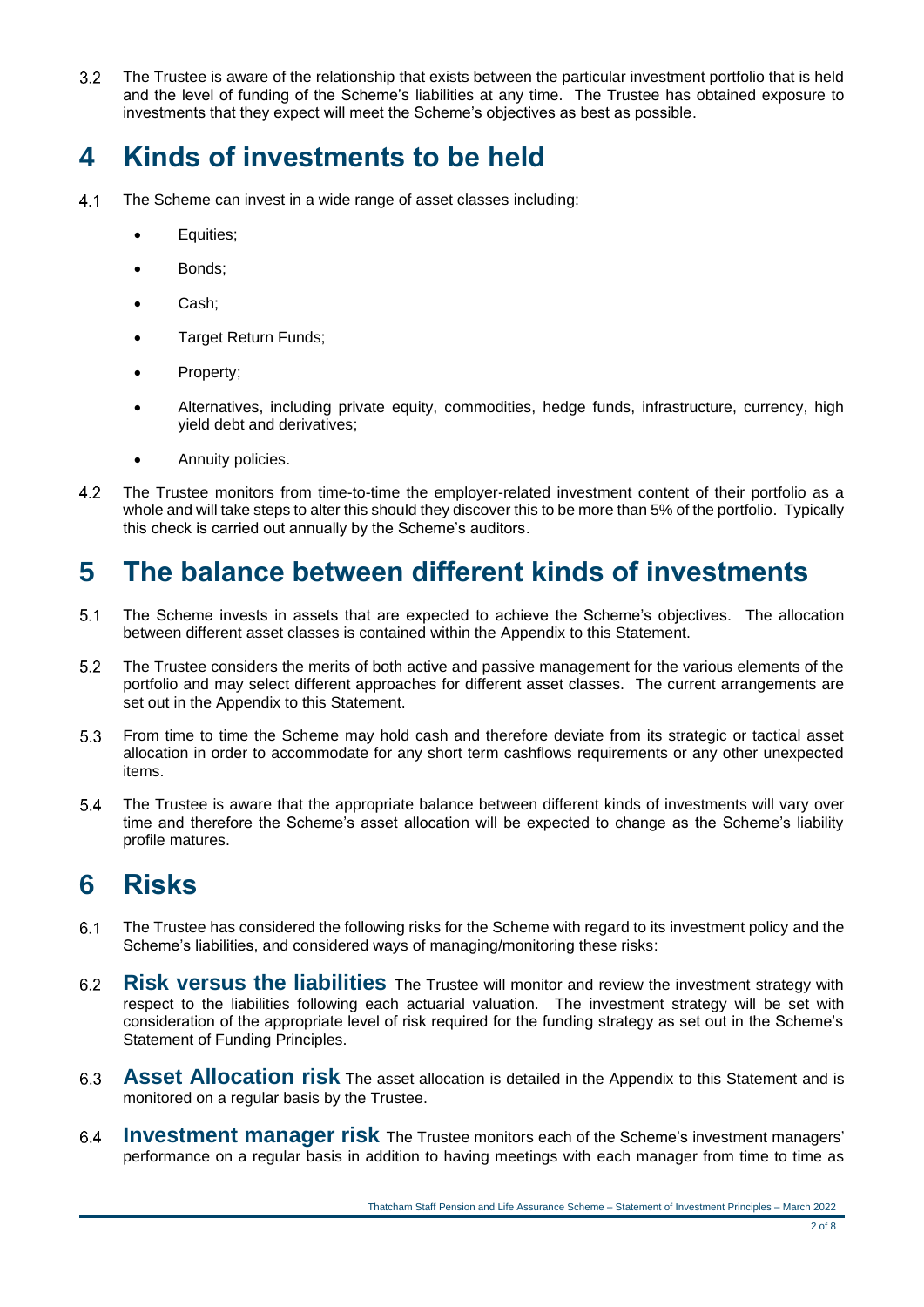necessary, usually on an annual basis. The Trustee has a written agreement with each fund manager, which contains a number of restrictions on how each fund manager may operate.

- 6.5 **Concentration risk** Each fund manager is expected to manage broadly diversified portfolios and to spread assets across a number of individual shares and securities.
- Loss of investment The risk of loss of investment by each fund manager and custodian is 6.6 assessed by the Trustee. This includes losses beyond those caused by market movements (e.g. default risk, operational errors or fraud). Where relevant, each fund manager monitors counterparty credit risk and evaluates counterparty credit quality on a regular basis.
- **Liquidity risk** The Scheme invests in assets such that there is a sufficient allocation to liquid  $6.7$ investments that can be converted into cash at short notice given the Scheme's cash flow requirements. The Scheme's administrators assess the level of cash held in order to limit the impact of the cash flow requirements on the investment policy.
- $6.8$ **Covenant risk** The creditworthiness of the employer and the size of the pension liability relative to the employer's earnings are monitored on a regular basis. The appropriate level of investment risk is considered with reference to the strength of the employer covenant.
- **Solvency and mismatching** Risk is addressed through the asset allocation strategy and 6.9 ongoing triennial actuarial valuations. The Trustee is aware that the asset allocation required to minimise the volatility of the solvency position may be different from that which would minimise the volatility on the Scheme's funding basis.
- **Currency risk** The Scheme's liabilities are denominated in sterling. The Scheme may gain exposure to overseas currencies by investing in assets that are denominated in a foreign currency or via currency management.
- **Governance risk** Each asset manager is expected to undertake good stewardship and positive engagement in relation to the assets held. The Trustee monitors this and will report on the managers' practices in their annual Implementation Statement.

#### **Environmental, Social and Governance ("ESG") Factors, including**

**climate risk** The Trustee has considered long-term financial risks to the Scheme and ESG factors as well as climate risk are financially material and will continue to develop its policy to consider these, alongside other factors, when selecting or reviewing the Scheme's investments in order to avoid unexpected losses.

### **7 Expected return on investments**

- $7.1$ The Trustee has regard to the relative investment return and risk that each asset class is expected to provide. The Trustee is advised by their professional advisors on these matters, who they deem to be appropriately qualified experts. However, the day-to-day selection of investments is delegated to the investment managers.
- $7.2$ The Trustee recognises the need to distinguish between nominal and real returns and to make appropriate allowance for inflation when making decisions and comparisons.
- $7.3$ In considering the expected return from investments, the Trustee recognises that different asset classes have different long-term expected returns and expected volatilities relative to the liabilities.
- Having established the investment strategy, the Trustee monitors the performance of each fund manager  $7.4$ against an agreed benchmark as frequently as appropriate according to market conditions and the Scheme's funding position. The Trustee meets the Scheme's investment managers as frequently as is appropriate in order to review performance.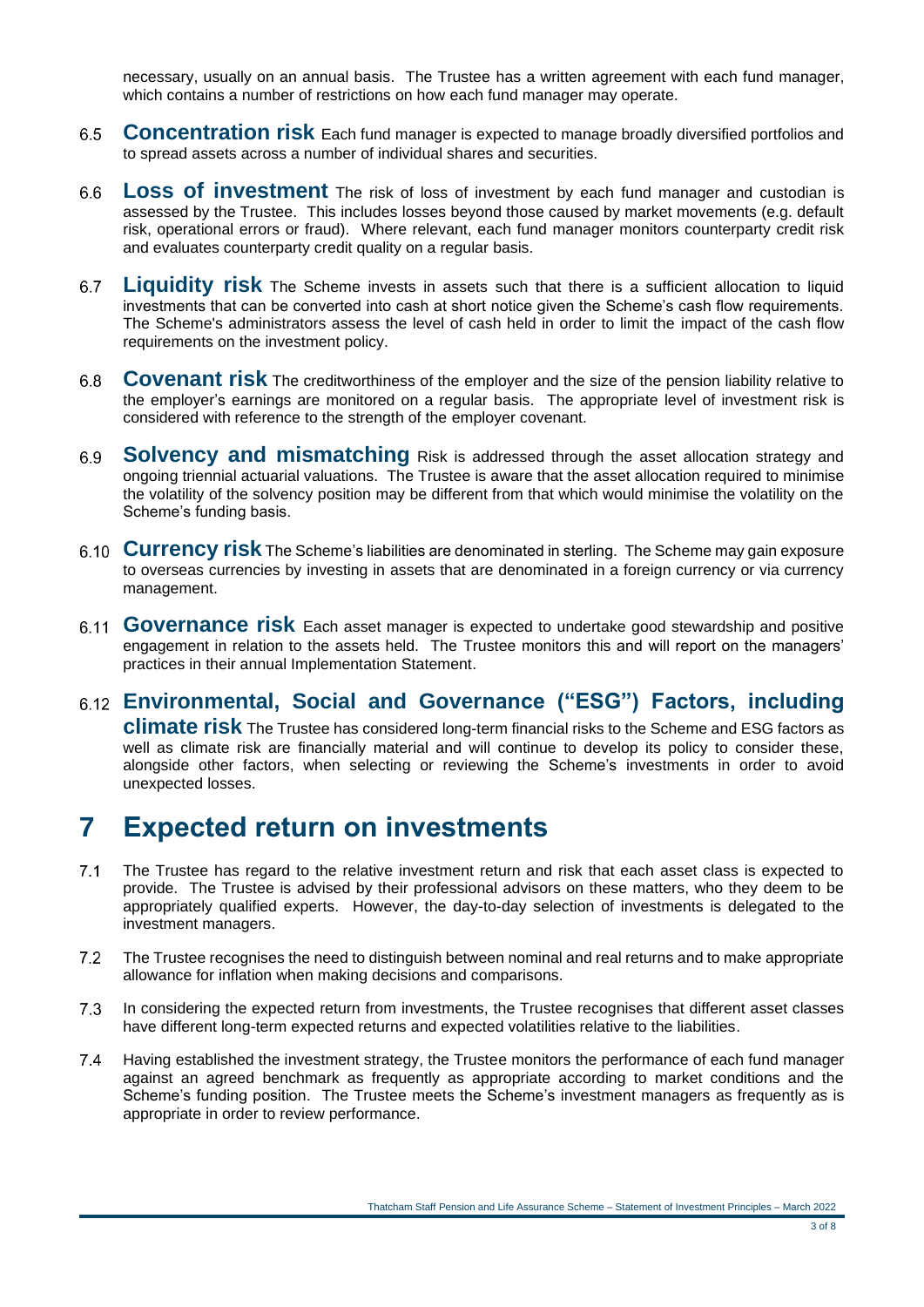# **8 Realisation of investments**

- $8.1$ The Trustee has delegated the responsibility for buying and selling investments to the investment managers. The Trustee has considered the risk of liquidity as referred to above.
- Ultimately, the investments will all have to be sold when the Scheme's life comes to an end. In this  $8.2$ situation, the Trustee is aware of the fact that the realisable value of some investments, were there to be a forced sale, might be lower than the market value shown in the Scheme accounts.

### **9 Environmental, Social and Governance factors, Corporate Governance and Voting Rights**

 $9.1$ The Trustee has set out their policies in relation to these matters in Appendix 2.

# **10 Agreement**

This statement was agreed by the Trustee, and replaces any previous statements. Copies of this statement and any subsequent amendments will be made available to the Employer, the investment managers, the Scheme Actuary and the Scheme Auditor upon request.

| 21/3/2022 |
|-----------|
|           |

**Name:**......................................................................... Clare James - PTL Governance Ltd

**On behalf of the Trustee of the Thatcham Staff Pension and Life Assurance Scheme**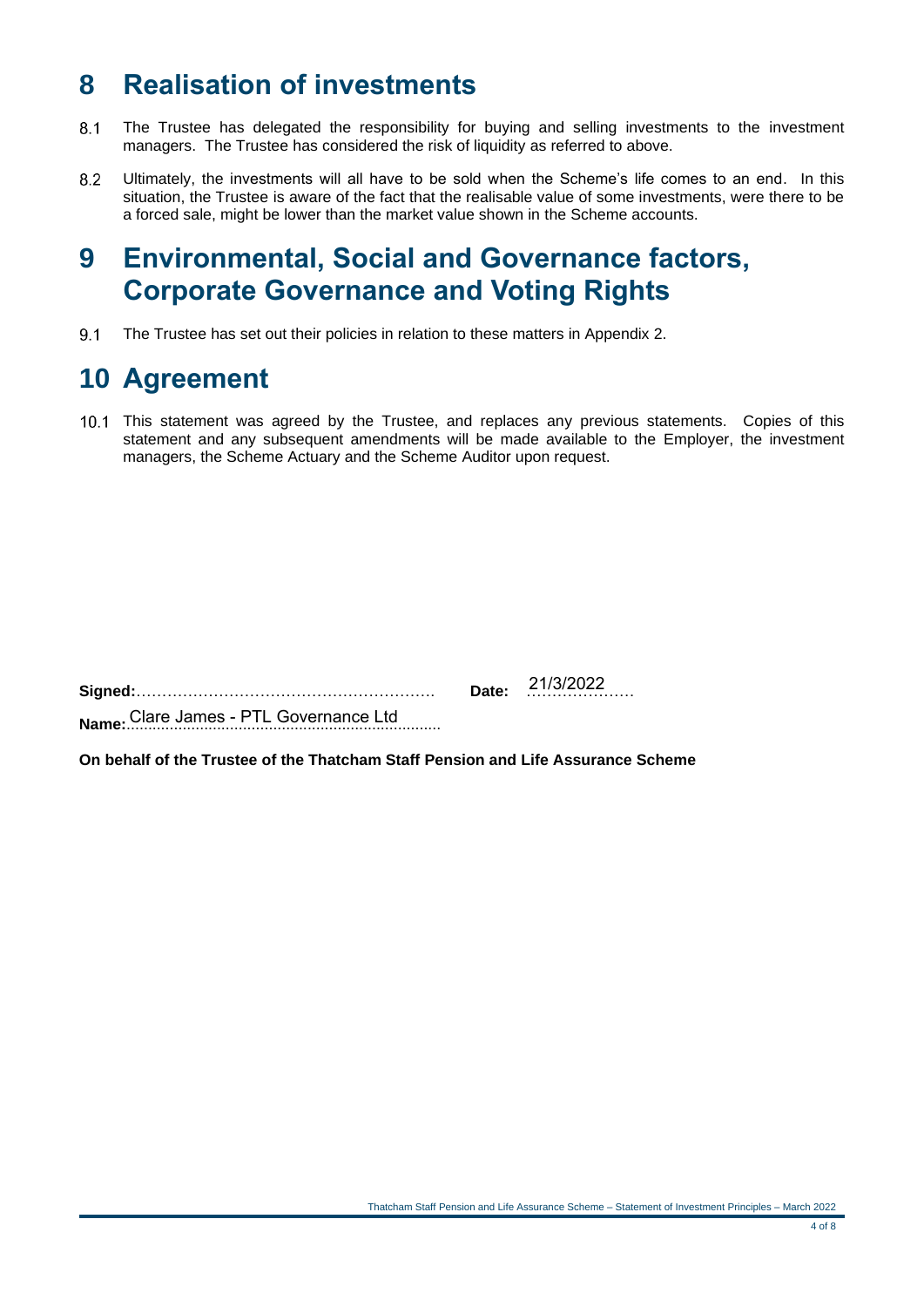# **Appendix 1 Note on investment policy of the Scheme as at March 2022 in relation to the current Statement of Investment Principles**

#### **Choosing investments**

The Trustee has appointed the following investment managers to carry out the day-to-day investment of the assets:

- Baillie Gifford & Co Limited; and
- Legal & General Assurance (Pensions Management).

The Trustee has appointed Barnett Waddingham LLP to advise on investment matters in addition to advice received from the investment managers on suitability of investments.

The Trustee has a contract with The Prudential Assurance Company limited for the receipt of members' Additional Voluntary Contributions. The arrangement is reviewed from time to time. AVCs are invested separately from the other assets of the Scheme on a money purchase basis. All AVC assets are invested into the Prudential With Profits Fund.

The investment managers and AVC providers are authorised by either the Financial Conduct Authority or the Prudential Regulation Authority and regulated by the Financial Conduct Authority.

#### **Asset allocation**

The Scheme has a strategic asset allocation as set out below. The Trustee recognises that the asset allocation of investments in different asset classes will vary over time as a result of market movements. The Trustee seeks to maintain a balance between maintaining the asset allocation in line with its benchmark and limiting the costs of rebalancing. The Scheme has no automatic rebalancing procedures in place, but monitors the asset allocation at least annually.

The Trustee broadly divides the Scheme's assets into two parts. A "Protection Portfolio" containing assets which are held because they offer protection against fluctuations in the value of the Scheme's liabilities and a "Growth Portfolio" containing assets which are designed to deliver higher returns over the long term. The current strategic allocation is 60% towards the Growth Portfolio and 40% towards the Protection Portfolio.

The balance between "Growth" and "Protection" portfolios is considered in light of the Scheme's funding strategy, details of which are set out in the Scheme's Statement of Funding Principles.

The asset allocation has been agreed after considering the Scheme's liability profile, funding position, expected return of the various asset classes and the need for diversification.

The actual allocation may differ from the strategic allocation, for example, as a result of market movements.

#### **Growth Portfolio**

The strategic allocation for the Growth Portfolio is currently structured as follows:

| <b>Investment Fund</b>  | <b>Manager</b>                                     | % of growth<br>portfolio | % of total Scheme<br>assets |
|-------------------------|----------------------------------------------------|--------------------------|-----------------------------|
| Diversified Fund        | Legal & General Assurance<br>(Pensions Management) | 50%                      | 30%                         |
| Multi Asset Growth Fund | <b>Baillie Gifford</b>                             | 50%                      | 30%                         |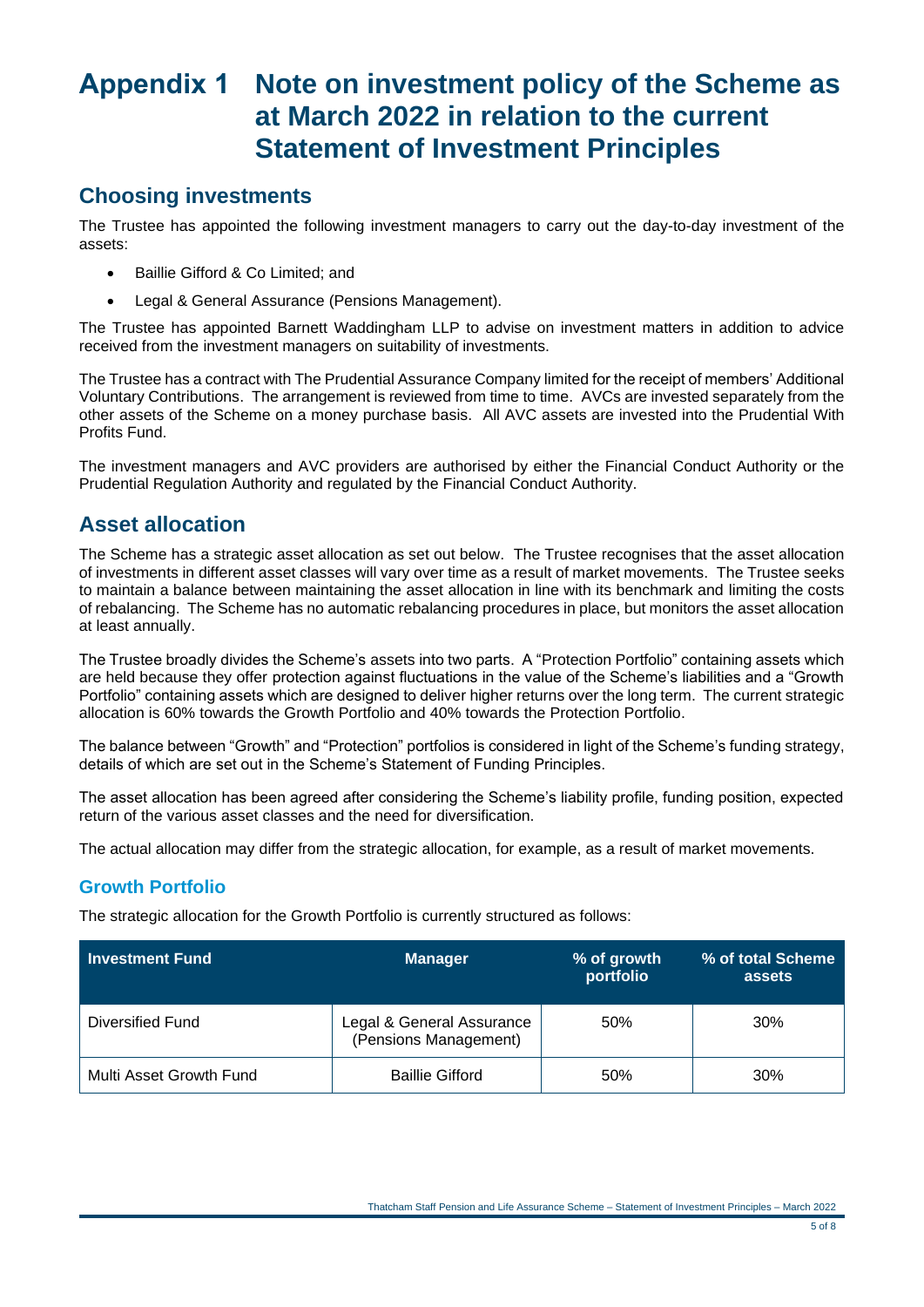#### **Protection Portfolio**

The Trustee's strategic allocation to the Protection portfolio comprises Liability Driven Investment (LDI) funds. The LDI funds are held specifically as assets which have a similar sensitivity to interest rates and inflation as the Scheme's liabilities. The objective of investing in LDI funds is to reduce the volatility of the overall funding position of the Scheme.

The current aim of the protection portfolio is to hedge approximately 100% of the interest rate and inflation risk from the Scheme's liabilities, as measured on the technical provisions basis.

#### **Investment of new money**

New money is normally invested to rebalance the overall asset allocation towards its overall benchmark, but the Trustee may exercise its discretion to invest in one or more of the other Funds.

#### **Realisation of investments**

The Scheme's cash flow requirements are expected to be largely met by Employer contributions, however where this is insufficient the Trustee may disinvest some of the Scheme's investments, usually to move the overall asset allocation back towards the benchmark allocation, but the Trustee may exercise its discretion to disinvest from one or more of the other Funds.

#### **Fee arrangements**

The fee arrangements with the investment managers are summarised below:

| <b>Fund manager</b>        | <b>Fees</b>                 |
|----------------------------|-----------------------------|
| <b>Baillie Gifford</b>     |                             |
| Multi Asset Growth Fund    | 0.50% Annual Management Fee |
| Legal & General*           |                             |
| <b>Matching Core Funds</b> | 0.24% Annual Management Fee |
| Diversified Fund           | 0.30% Annual Management Fee |
| <b>AVC provider</b>        |                             |
| <b>Prudential</b>          |                             |
| With Profits Fund          | 1.25% Annual Management Fee |

\*An annual fixed fee of £1,000 applies to the Legal & General holdings.

As well as the annual management charges given above, additional fund expenses will apply (for example, covering legal, accounting and auditing fees for each fund). The additional fund expenses will vary from quarter to quarter but are expected to be in the region of 0.10% for the Baillie Gifford Multi Asset Growth Fund and a maximum of 0.05% for the Legal & General LDI Funds. There may be additional charges in respect of the Legal & General Diversified Fund's holdings in their commodities and property funds. Barnett Waddingham LLP is remunerated on a time cost basis.

#### **Kinds of investments to be held**

The Trustee has considered all asset classes and has gained exposure to the following asset classes:

- Target Return Funds; and
- Leveraged LDI Funds.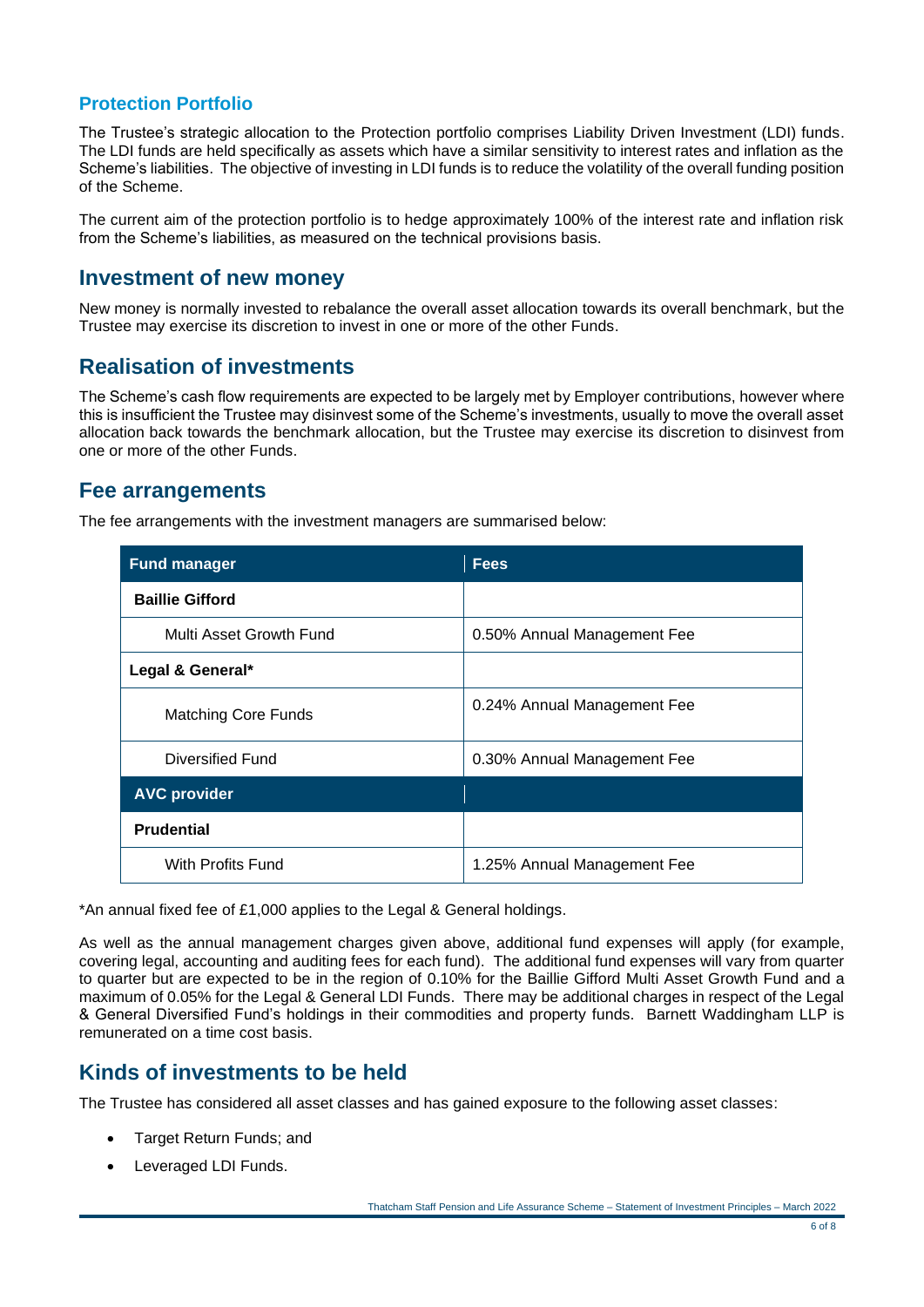Target Return funds mean the Baillie Gifford Multi Asset Growth Fund and the Legal & General Diversified Fund. These funds may invest in a wide range of asset classes, including equities, bonds, alternative assets and derivatives. The target returns are expressed in terms of outperformance relative to short terms interest rates (SONIA or Bank of England Base Rate) as set out in the table on the next page.

Leveraged LDI Funds means the Legal & General Matching Core Funds. These funds invest in swap and gilt repurchase agreements to achieve a return that performs similarly to the Scheme's liabilities. The LDI Funds employ leverage so that the level of exposure to changes in interest rates and inflation is greater than the value of the actual investment made. This allows a higher proportion of liabilities to be matched.

#### **Investment benchmarks and objectives**

The investment benchmarks and objectives for each investment manager are given below:

| <b>Fund manager</b>        | <b>Benchmark</b>                                                                            | <b>Objective</b>                                                                               |
|----------------------------|---------------------------------------------------------------------------------------------|------------------------------------------------------------------------------------------------|
| <b>Baillie Gifford</b>     |                                                                                             |                                                                                                |
| Multi Asset Growth Fund    | Bank of England Base Rate                                                                   | +3.5% p.a. net of fees                                                                         |
| Legal & General            |                                                                                             |                                                                                                |
| <b>Matching Core Funds</b> | n/a                                                                                         | To provide nominal and<br>real returns reflecting a<br>typical liability profile               |
| Diversified Fund*          | 50% FTSE All World Developed<br>Index<br>50% FTSE All World Developed<br>(GBP hedged) Index | To provide long term<br>growth through exposure<br>to a diversified range of<br>asset classes. |
| <b>AVC provider</b>        |                                                                                             |                                                                                                |
| <b>Prudential</b>          |                                                                                             |                                                                                                |
| With Profits Fund          | No formal benchmark                                                                         | Deliver long term<br>smoothed returns to<br>members                                            |

\*In addition to the official benchmark for the Diversified Fund, a comparator of 1 Month Sterling SONIA +4% p.a. gross of fees will also be considered.

The performance of investment managers will be monitored as frequently as the Trustee considers appropriate in light of the prevailing circumstances. The monitoring takes into account both short term and long term performance.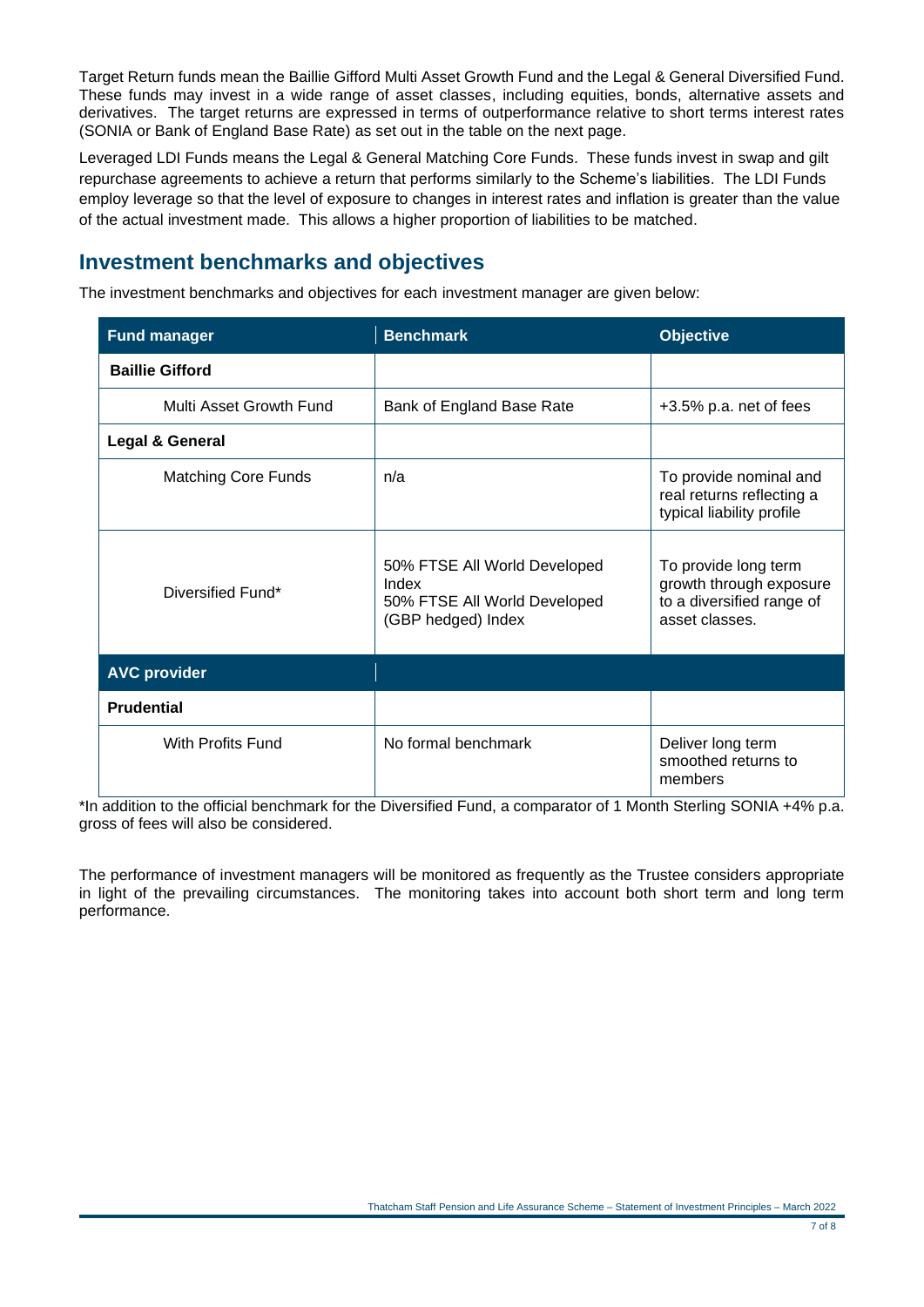# **Appendix 2 Environmental, Social and Governance factors, Corporate Governance and Voting Rights**

#### **Financial Materiality**

The Trustee considers that factors such as environmental, social and governance (ESG) issues (including but not limited to climate change) will be financially material for the Scheme over the length of time before the Scheme can be bought out with an insurer or wound up. This is likely to be not less than five years from the date of this Statement of Investment Principles.

#### **Trustee's Policy**

The Trustee's policy on these matters, including engagement and the exercise of voting rights is set out below.

The Trustee has not considered it appropriate to take into account individual members' views when establishing the policy on ESG issues, engagement and voting rights.

The Trustee has elected to invest the Scheme's assets through pooled funds. The choice of underlying funds is made by the Trustee after taking advice from their investment consultant. The Trustee and the managers of the underlying funds take into account ESG factors (including climate change risks) in their decisions in relation to the selection, retention and realisation of investments.

The Trustee takes those factors into account in the selection, retention and realisation of investments as follows:

- The Trustee will assess the investment managers' ESG integration credentials and capabilities, and their approach to stewardship and voting rights, as a routine part of requests for information/proposals as well as through other regular reporting channels. When selecting new investments, an investment manager's excellence in relation to these considerations will not take precedence over other factors, including (but not limited to) historical performance or fees.
- The Trustee will monitor ESG considerations on an ongoing basis by regularly seeking information on the responsible investing policies and practices of the investment managers.
- The Trustee will also take those factors into account as part of its investment process to determine a strategic asset allocation and consider them as part of ongoing reviews of the Scheme's investments.

The Trustee will continue to monitor and assess ESG factors, and risks and opportunities arising from them, as follows:

- as part of ongoing monitoring of the Scheme's investment managers, the Trustee may use any ESG ratings information available within the pensions industry or provided by its investment consultant, to assess how the Scheme's investment managers take account of ESG issues; and
- the Trustee will request that all of the Scheme's investment managers provide information about their ESG policies, and details of how they integrate ESG into their investment processes on an annual basis.

#### **Non-financially material considerations**

The Trustee has not included any non-financial matters (such as ethical views) as constraints when setting investment strategy and/or when selecting or reviewing fund managers. The Trustee has not considered it appropriate to take into account the views of Scheme members and beneficiaries in relation to ethical considerations, social and environmental impact, or present and future qualify of life of the members and beneficiaries of the Scheme (referred to as "non-financial matters" in the relevant Regulations) in the selection, retention and realisation of investments. The Trustee will review the policy on whether to take account of nonfinancial matters periodically.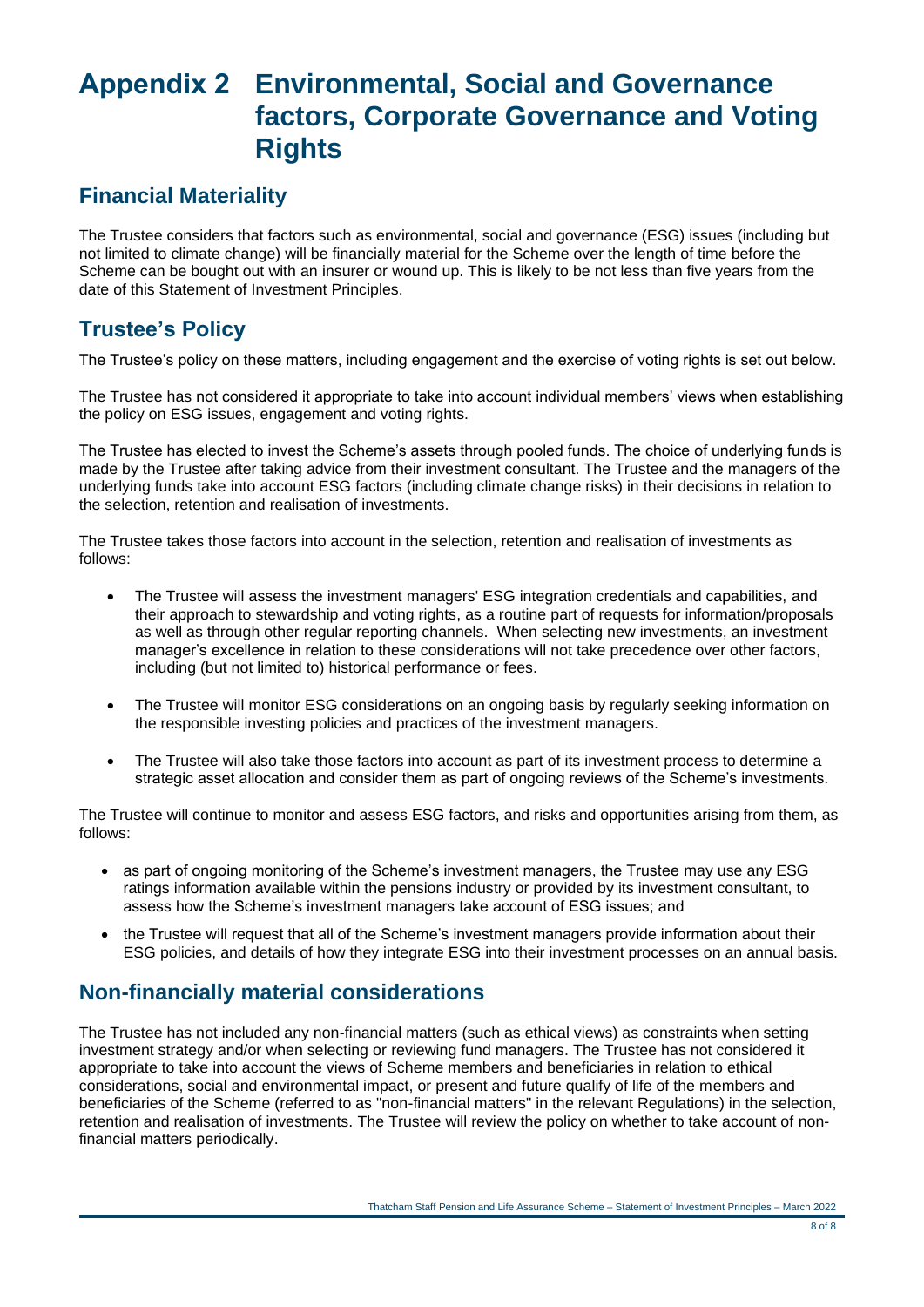#### **Voting Rights and Engagement**

The Trustee believes that good stewardship and positive engagement can lead to improved governance and better risk-adjusted investor returns.

The Trustee's policy on the exercise of rights attaching to investments, including voting rights, and in undertaking engagement activities in respect of the investments, is that these rights should be exercised by the investment managers on the Trustee's behalf. In doing so, the Trustee expects that the investment managers will use their influence as major institutional investors to exercise the Trustee's rights and duties as shareholders, including where appropriate engaging with underlying investee companies to promote good corporate governance, accountability and to understand how those companies take account of ESG issues in their businesses.

The Trustee will monitor and engage with the investment managers about relevant matters (including matters concerning an issuer of debt or equity, including their performance, strategy, capital structure, management of actual or potential conflicts of interest, risks, social and environmental impact and corporate governance),.

Investment managers will be asked to provide details of their stewardship policy and engagement activities on at least an annual basis. The Trustee will monitor and review the information provided by the investment managers. Where possible and appropriate, the Trustee will engage with their investment managers for more information and ask them to confirm that their policies comply with the principles set out in the Financial Reporting Council's UK Stewardship Code.

The Trustee acknowledges the importance of ESG and climate risk within their investment framework. When delegating investment decision making to their investment managers they agree with their investment managers a return benchmark they expect the investment managers to either follow or outperform. The investment manager has discretion over where in an investee company's capital structure it invests (subject to the restrictions of the mandate), whether directly or as an asset within a pooled fund.

The Trustee is of the belief that ESG and climate risk considerations extend over the entirety of a company's corporate structure and activities, i.e. that they apply to equity, credit and property instruments or holdings. The Trustee also recognises that ESG and climate related issues are constantly evolving and along with them so too are the products available within the investment management industry to help manage these risks.

The Trustee considers it a part of their investment managers' roles to assess and monitor developments in the capital structure for each of the companies in which the managers invest on behalf of the Scheme or as part of the pooled fund in which the Scheme holds units.

The Trustee also considers it part of their investment managers' roles to assess and monitor how the companies in which they are investing are managing developments in ESG related issues, and in particular climate risk, across the relevant parts of the capital structure for each of the companies in which the managers invest on behalf of the Scheme.

Should an investment manager be failing in these respects, this should be captured in the Scheme's regular performance monitoring.

Through their consultation with the Principal Employer when setting this Statement of Investment Principles, the Trustee has made the Principal Employer aware of their policy on ESG and climate related risks, how they intend to manage them and the importance that the pensions industry as a whole, and its regulators, place on them.

#### **Conflicts of Interest**

The Scheme's investment consultant is independent and no arm of their business provides asset management services. This, and their FCA Regulated status, makes the Trustee confident that the investment manager recommendations they make are free from conflict of interest.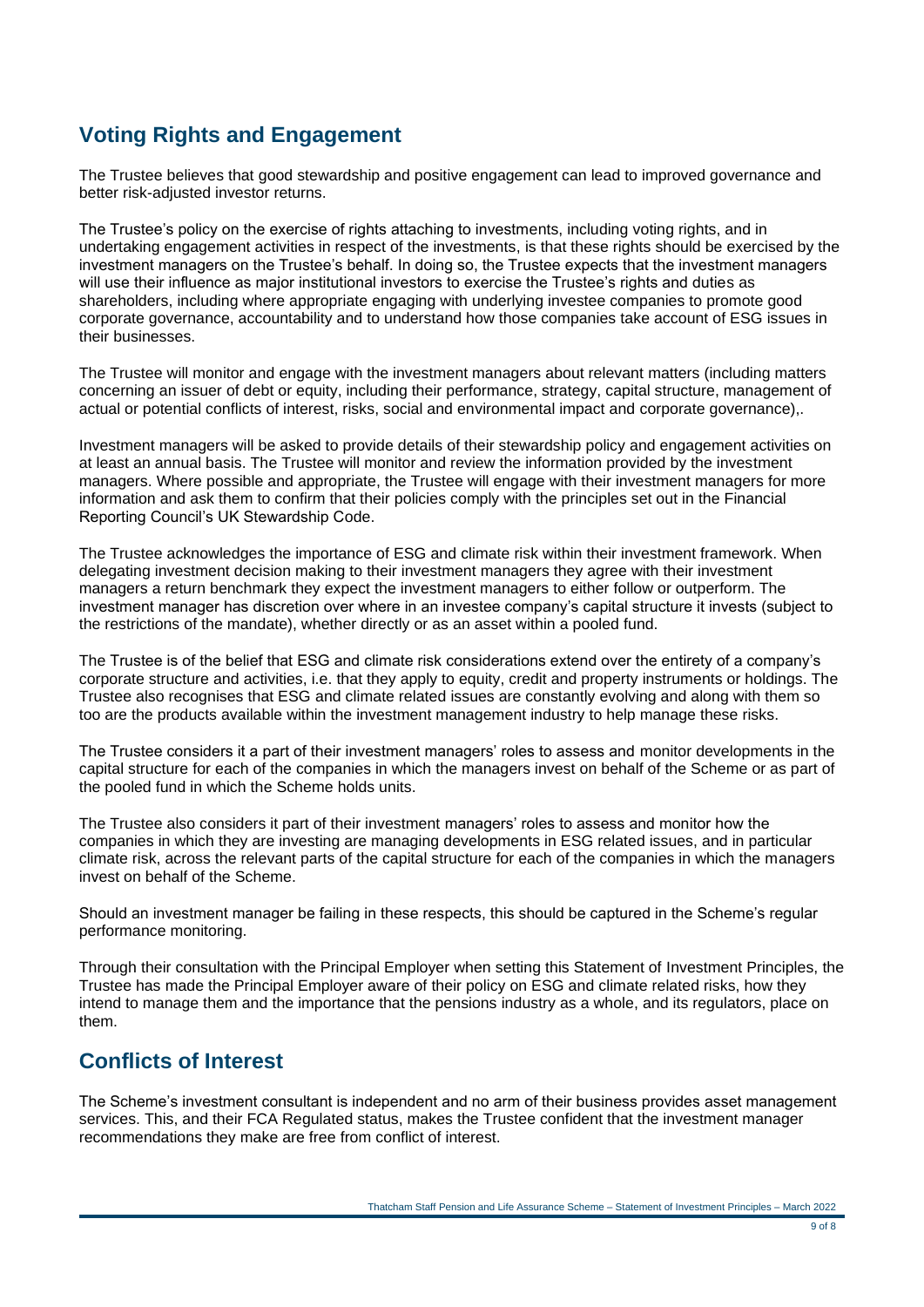The Trustee expects all investment managers to have a conflict of interest policy in relation to their engagement and ongoing operations. In doing so, the Trustee believes they have managed the potential for conflicts of interest in the appointment of the investment manager and conflicts of interest between the Trustee/investment manager and the investee companies.

### **Policy on arrangements with asset managers**

#### **Incentivising alignment with the Trustee's investment polices**

Prior to appointing an investment manager, the Trustee considers the investment manager's approach to the management of ESG and climate related risks and how their policies are aligned with the Trustee's own investment beliefs.

When appointing an investment manager, in addition to considering the investment manager's investment philosophy, process and policies to establish how the manager intends to make the required investment returns, the Trustee also considers how ESG and climate risk are integrated into these. If the Trustee deems any aspect of these policies to be out of line with their own investment objectives for the part of the portfolio being considered, they will consider using another manager for the mandate.

The Trustee assesses the continuing relevance of the strategy in the context of the Scheme's membership and their aims, beliefs and constraints as part of the annual monitoring provided by their investment advisor. The Trustee also monitors the investment managers' approach to ESG and climate related risks on an annual basis.

In the event that an investment manager ceases to meet the Trustee's desired aims, including the management of ESG and climate related risks, using the approach expected of them, their appointment will be terminated.

Investment manager ESG policies are reviewed in the context of best industry practice and feedback will be provided to the investment manager.

#### **Incentivising assessments based on medium to long term, financial and non-financial considerations**

The Trustee is mindful that the impact of ESG and climate change may be long-term in nature. However, the Trustee recognises that the potential for change in value as a result of ESG and climate risk may occur over a much shorter term than climate change itself. The Trustee acknowledges this in their investment management arrangements.

When considering the management of objectives for an investment manager (including ESG and climate risk objectives), and then assessing their effectiveness and performance, the Trustee assesses these over a rolling timeframe. The Trustee believes the use of rolling timeframes, typically 3 to 5 years, is consistent with ensuring the investment manager makes decisions based on an appropriate time horizon. Where a fund may have an absolute return or shorter term target, this is generally supplementary to a longer term performance target. In the case of assets that are actively managed, the Trustee expects this longer term performance target to be sufficient to ensure an appropriate alignment of interests.

The Trustee expects investment managers to be voting and engaging on behalf of the Scheme's holdings and the Scheme monitors this activity within the Implementation Statement in the Scheme's Annual Report and Accounts. The Trustee does not expect ESG considerations to be disregarded by the investment managers in an effort to achieve any short term targets.

#### **Method and time horizon for assessing performance**

The Trustee monitors the performance of their investment managers over medium to long term periods that are consistent with the Trustee's investment aims, beliefs and constraints.

The Scheme invests exclusively in pooled funds. The investment managers are remunerated by the Trustee based on the assets they manage on behalf of the Trustee. As the funds grow, due to successful investment by the investment manager, they receive more and as values fall they receive less. Details of the fee structures for the Scheme's investment managers are contained in the Fee arrangements section in Appendix 1.

The Trustee believes that this fee structure enables the investment manager to focus on long-term performance without worrying about short term dips in performance significantly affecting their revenue.